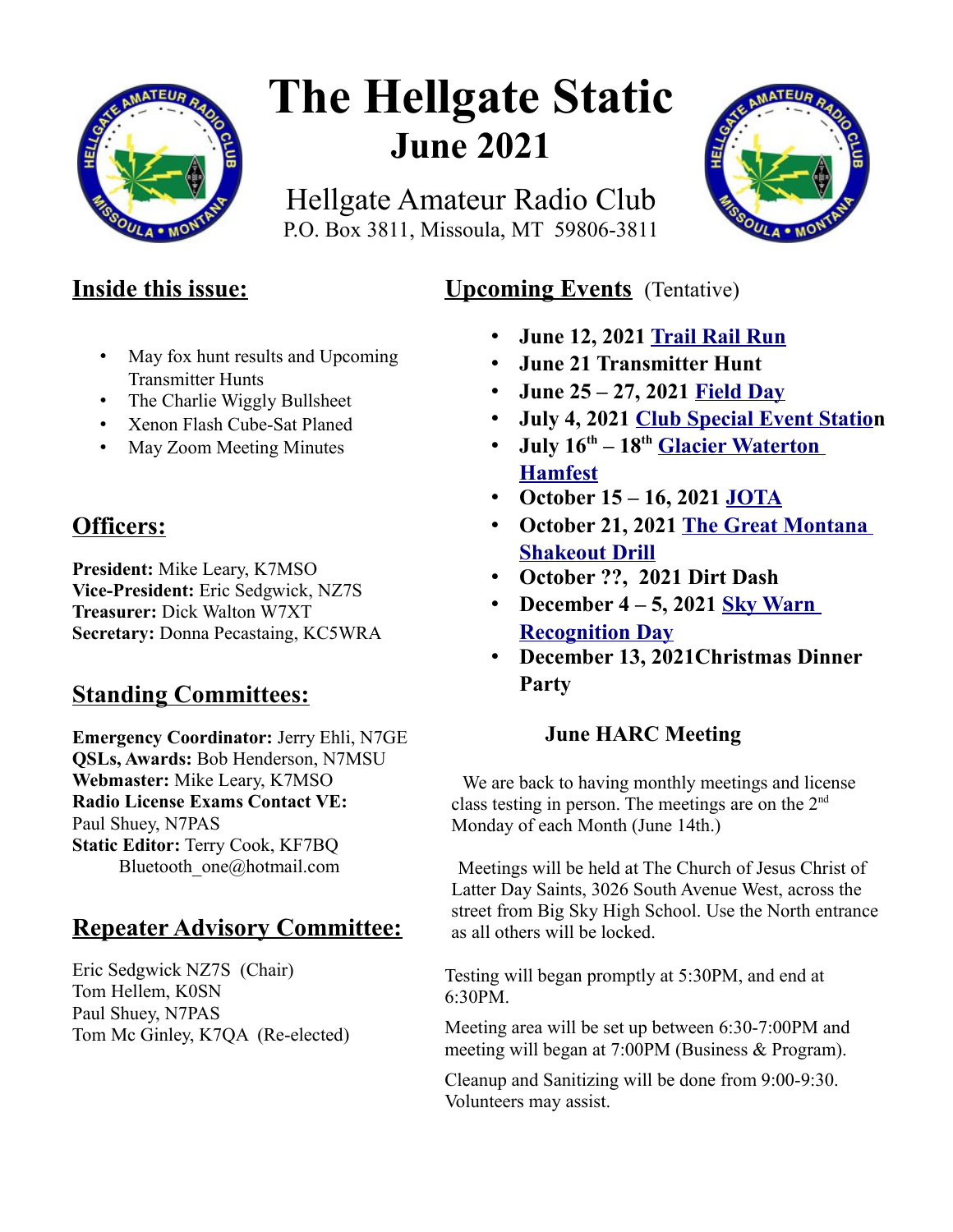#### **May Transmitter Hunts**

Transmitter hunt season is on us again. We had our first hunt on May  $5<sup>th</sup>$ , with four persons signed in to hunt for the transmitter. Due to time constrains of many of the participants, only Arron N7BOI was successful in finding the fox,

The second hunt of the season was on May 21<sup>st</sup>, and all of the participants were successful. Joe, AG7FH and Harley KI7XF, were the first to find the fox in a mere 16 minutes. Harley lives in Bozeman and is a avid fox hunter. Aaron N7BIO was second, followed shortly by Eric NZ7S.

Eric has agreed to play the fox on June 4th. We are using the hidden transmitter controller which produces a series of very distinctive tones on 146.56 MHz, the hunt frequency.

Participants should check in prior to the hunt on the 146.90 repeater. Unlicensed persons are welcome to participate without checking in.

- For this hunt, the fox's callsign will be W7PX.
- The hunt will be held on the simplex frequency of: 146.560 MHz
- The transmissions will begin at: 7:00 PM Local Time
- The hunt may continue for 2 Hrs, longer at the fox's option.
- The fox will transmit for approximately two minute and then be silent for 1- 4 minutes.
- The fox will not significantly change transmitted power levels during the hunt.
- The fox will be in a location accessible by the public, without charge and will not be inside of a building.
- For this hunt the fox will be within the Missoula Valley, and in a place accessible by vehicle.
- For this hunt, participants can begin the hunt from anywhere he or she prefers.
- After the first hour of the hunt, the fox may at his or her discretion, provide hunters with clues to the fox's location.
- We would like the hunt to be fun for all. If you have suggestions on how we can improve this or future hunts please let us know.
- Drive carefully and observe all traffic statutes during this hunt, for everyone's safety.
- Have fun, we are all novices at this and the object is to have a good time.

## **June 4th Transmitter hunt**

 Eric Sedgwick NZ7S was the fox for this hunt, he was fortunate enough to be accompanied by his XYL, Paige.

Due to some difficulties with the transmitter controller, the hunt started with manual control and a one minute on five minute off schedule. Later in the hunt, the controller cooperated and the transmit vs off ratio was decreased some.

Terry KF7BQ found the fox first, followed shortly by Aaron N7BIO. Our next hunt is scheduled for 7:00 PM Monday, June  $21^{st}$ . We hope you will participate with us.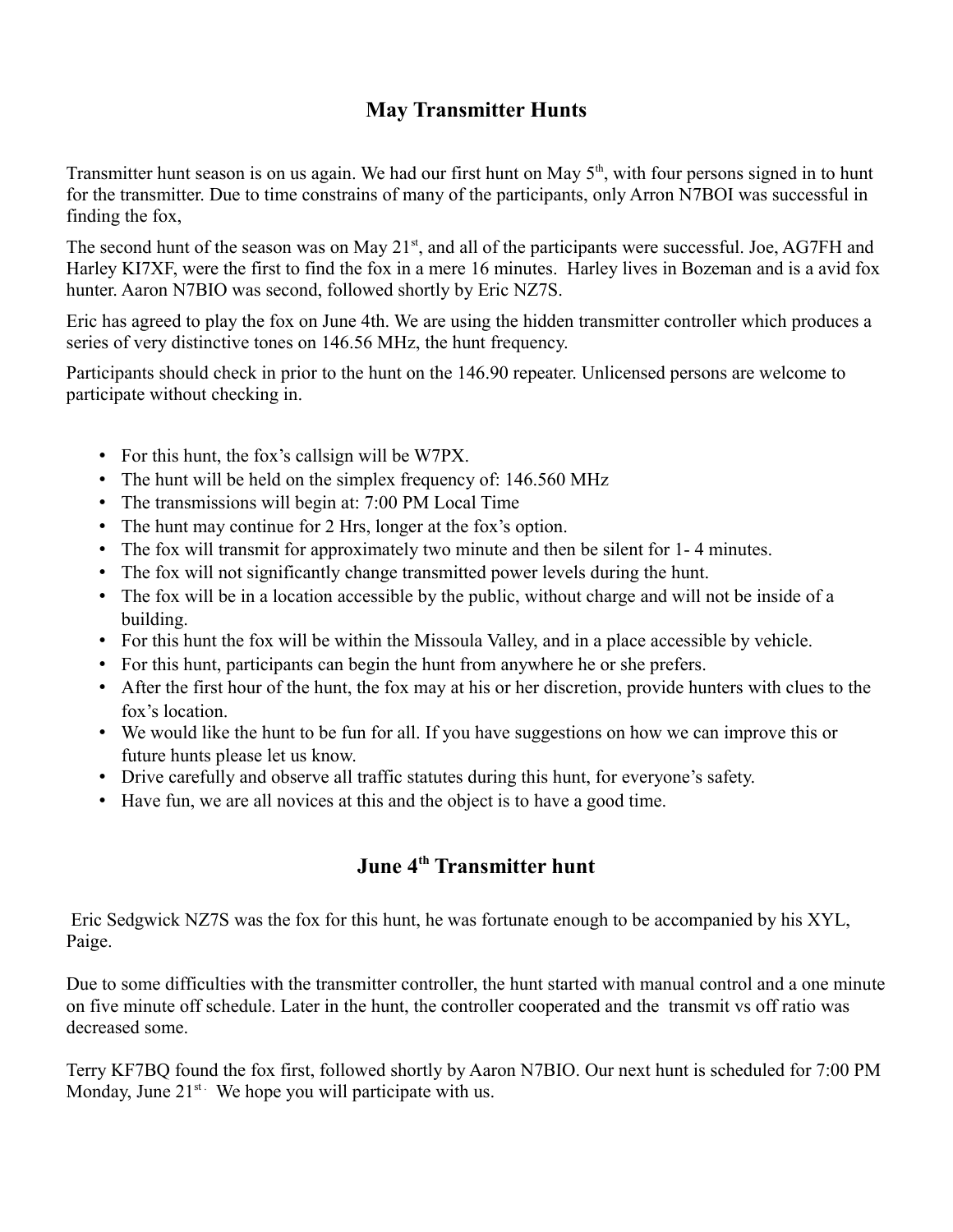### **THE CHARLIE WIGGLY BULLSHEET**

News and Views from HARC's CW ops

Last month's issue of this journalistic gem, the "CW Bullsheet," reported that the members of HARC's HF Committee had slugged it out in the Seventh Area QSO Party, the 7QP. Final results have now been posted, and they show K7QA in first place in the high power CW only division, and K0SN, working with N7IP, Bob Tabke, first by a large margin in the multi-op category. Your humble correspondent, unable to employ his favored method of winning such contests, namely, being the only entrant, managed only second place in the low power CW Assisted group.\*

One of the most important operating events of the year, Field Day, is close upon us. HARC has usually operated two FD stations, one CW and one Phone. Occasionally we have also had a GOTA ("Get On the Air") station, as well. Strictly understood, Field Day is not a contest; however, operation is contest style. Thus, it might be well to review a few basic facts about contest operating technique.

There are two basic modes of contest operating, whether CW, phone or even digital: "run" and "search and pounce," S&P. A running station sits on a frequency and calls CQ, while an S&P station tunes for runners and answers their CQs. Successful runners must command their frequency. Whether they do that with high power, gain antennas, or location matters not.

HARC's CW Field Day station year before last was on top of Mount Sentinel. Even though low power (100 watts) many stations reported that we were the strongest signal on the band. It helped, too, that on 20 meters and above we had good beam antennas, and on the lower bands dipoles up 60 feet or so, fed with ladder line.

The club, or individual, attempting to run with a barefoot transceiver, a dipole in the air 25 feet, and a deep valley location (think Alberton) is not going to be very successful. Operating S&P, however, such a station will yield some fun. And let's not forget that having a good time is a major goal of Field Day. Do some S&P operating even if you don't feel that you really know what you're doing. Fact is, even the hot shots were once mystified and all thumbs.

Let's all pitch in as our abilities permit, and have a great Field Day. That will be a fitting way to end this lousy pandemic.

\*N9RV's' score also warrants mention, since, while not a member of the HF Committee or HARC, he is a Missoula County resident (Potomac) and a UM Faculty member. Pat's score ranked second in the Mixed Mode, High Power Class.

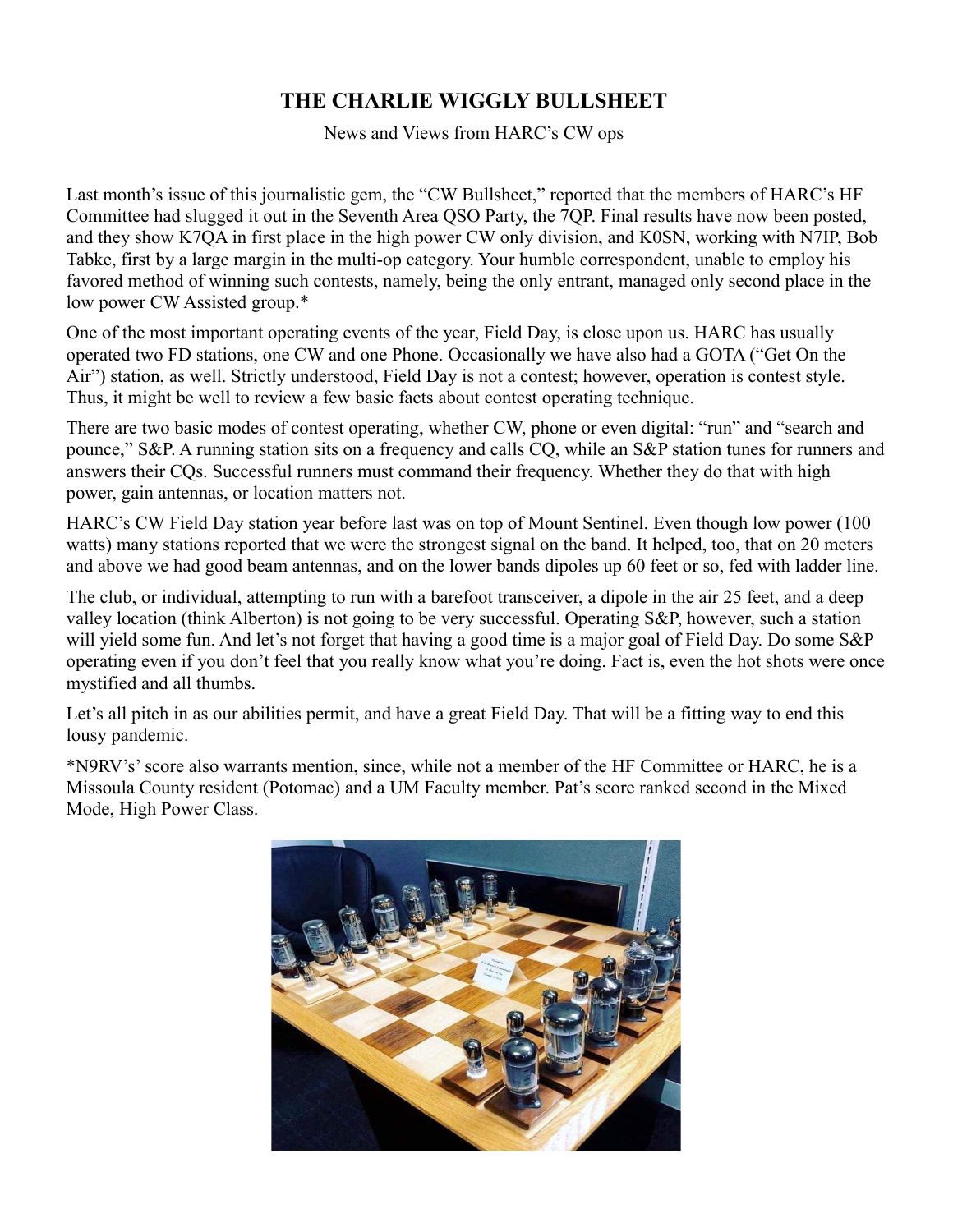#### **A CubeSat that produces visible light on the ground to be launched in NASA initiative**

NASA has selected a CubeSat that when in orbit can be commanded by anyone with an amateur radio license and a ham radio to set off a xenon flash from the spacecraft which will be visible from the ground. Roughly the size of a toaster, the 1U CubeSat named LightCube, was designed, built, and tested by an interdisciplinary team of students, advisors, and engineers across multiple organisations at the Arizona State University.

It is scheduled to head to the International Space Station (ISS) as an auxiliary payload aboard a rocket launching between 2022 and 2025. Once deployed the CubeSat will respond with a flash using on-board xenon flashtubes that will be visible to the naked eye of the commander.

"The public will be able to track the LightCube satellite using an app, then transmit to the satellite with a ham radio. Once the signal has been received, they will see a flash from the satellite in the night sky," said Principal Investigator Jaime Sanchez de la Vega, of Vega Space Systems,

According to the CubeSat's website, its mission objective is "to produce a light visible to the naked eye of observers on Earth", as well as "aiming to inspire and provide a learning experience to people across the planet Earth."

"This is an education-based mission," said Danny Jacobs, assistant professor at ASU's School of Earth and Space Exploration and the initiative's associate director. "Our goal in building and launching a spacecraft that can be commanded by the public is to inspire everyone to learn about telecommunications, spacecraft design, atmospheric and climate science, and orbital mechanics."

The spacecraft will include a UHF antenna led by the CETYS Universidad team, in Baja California, Mexico, xenon flashtubes, solar panels, an onboard computer, transceiver and a deployable gravity gradient boom that orients the light toward Earth.

The current plan is to deliver the spacecraft to NASA for launch no earlier than September 2022 following a full system integration and test campaign starting later this year.

Once in space, LightCube will circle our planet for approximately 2 years before safely deorbiting, say its designers.

LightCube is among 14 small research satellites that were chosen by NASA as part of its CubeSat Launch Initiative (CSLI)

Other CubeSat ideas also selected as part of the Initiative include SPRITE (Supernova Remnants and Proxies for ReIonization Testbed Experiment), a scientific investigation mission designed to observe ionising radiation escape from low redshift star-forming galaxies, and AEPEX (Atmospheric Effects of Precipitation through Energetic X-rays), a scientific investigation mission that aims to better understand the influence of the magnetosphere on the Earth's upper atmosphere through energetic particle precipitation (EPP). "These innovative partnerships benefit both NASA and the greater science community by helping to bridge gaps in knowledge and, ultimately, accelerate technology," says Sam Fonder, program executive, Launch Services Office.

Promoted as an educational-based mission, the idea behind LightCube however is already garnering skepticism from those who study the night sky.